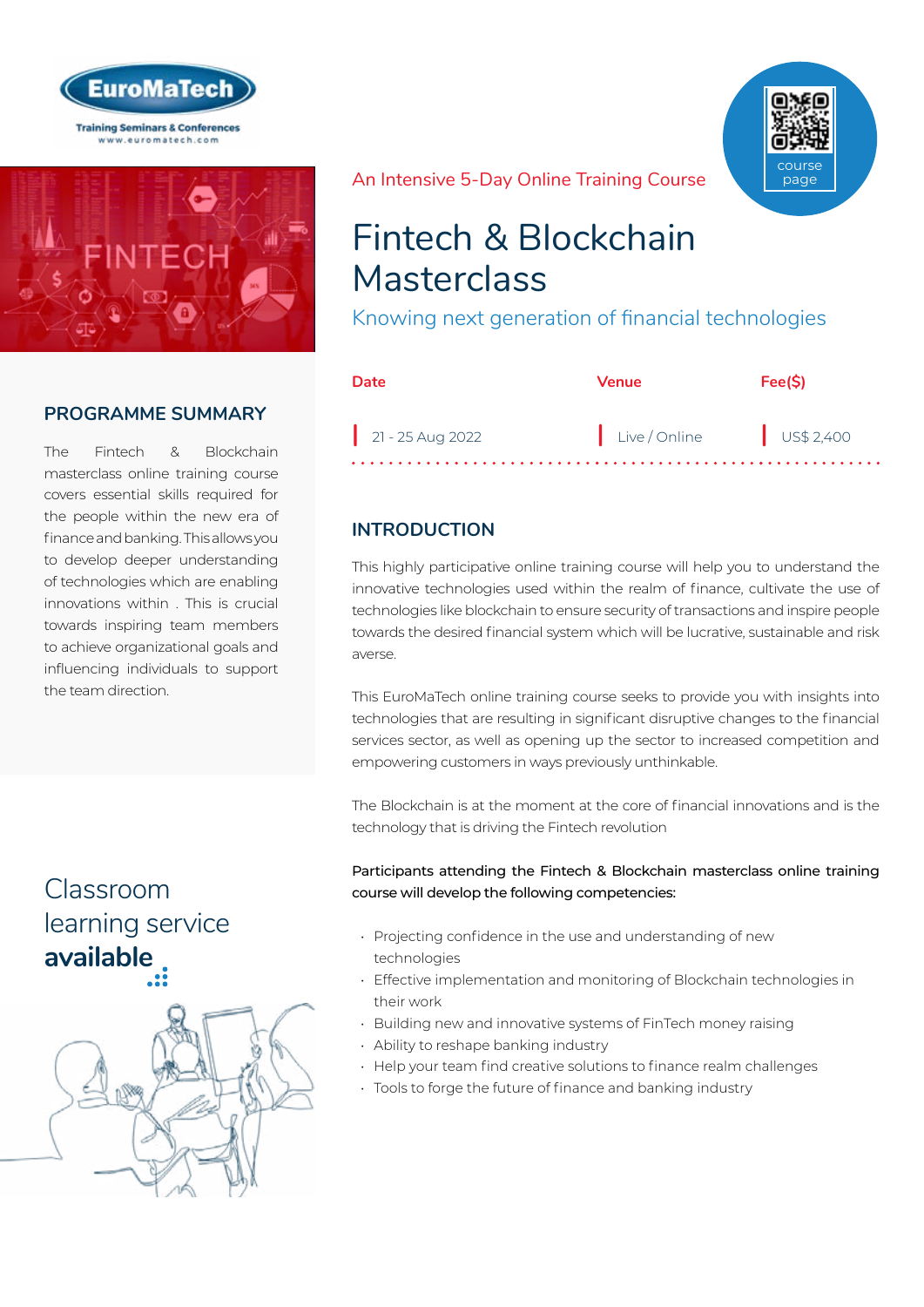## **TRAINING METHODOLOGY**

The Fintech & Blockchain masterclass online training course will combine presentations with interactive practical exercises, supported by video materials, activities and case studies. Delegates will be encouraged to participate actively with the issues they are encountering with their day to day activities, as well as resolution of buzzwords.

# **PROGRAMME OBJECTIVES**

This Fintech & Blockchain masterclass online training course aims to enable participants to achieve the following objectives:

- Techniques of Blockchain use in finance industry
- Skill to transform crowdsourcing and banking transactions management
- Understand the blockchain and cryptocurrency
- Flexibility to adapt to new FinTech environment
- Improving finance with Artificial Intelligence and Machine Learning
- Develop ability to use both centralised and decentralised ledgers

# **QUALITY CERTIFICATIONS & ACCREDITATIONS**





### **In-house Training**

EuroMaTech is capable of conducting this training programme exclusively for your delegates. Please e-mail us on inhouse@euromatech.ae for further information and/or to receive a comprehensive proposal.



www.euromatech.com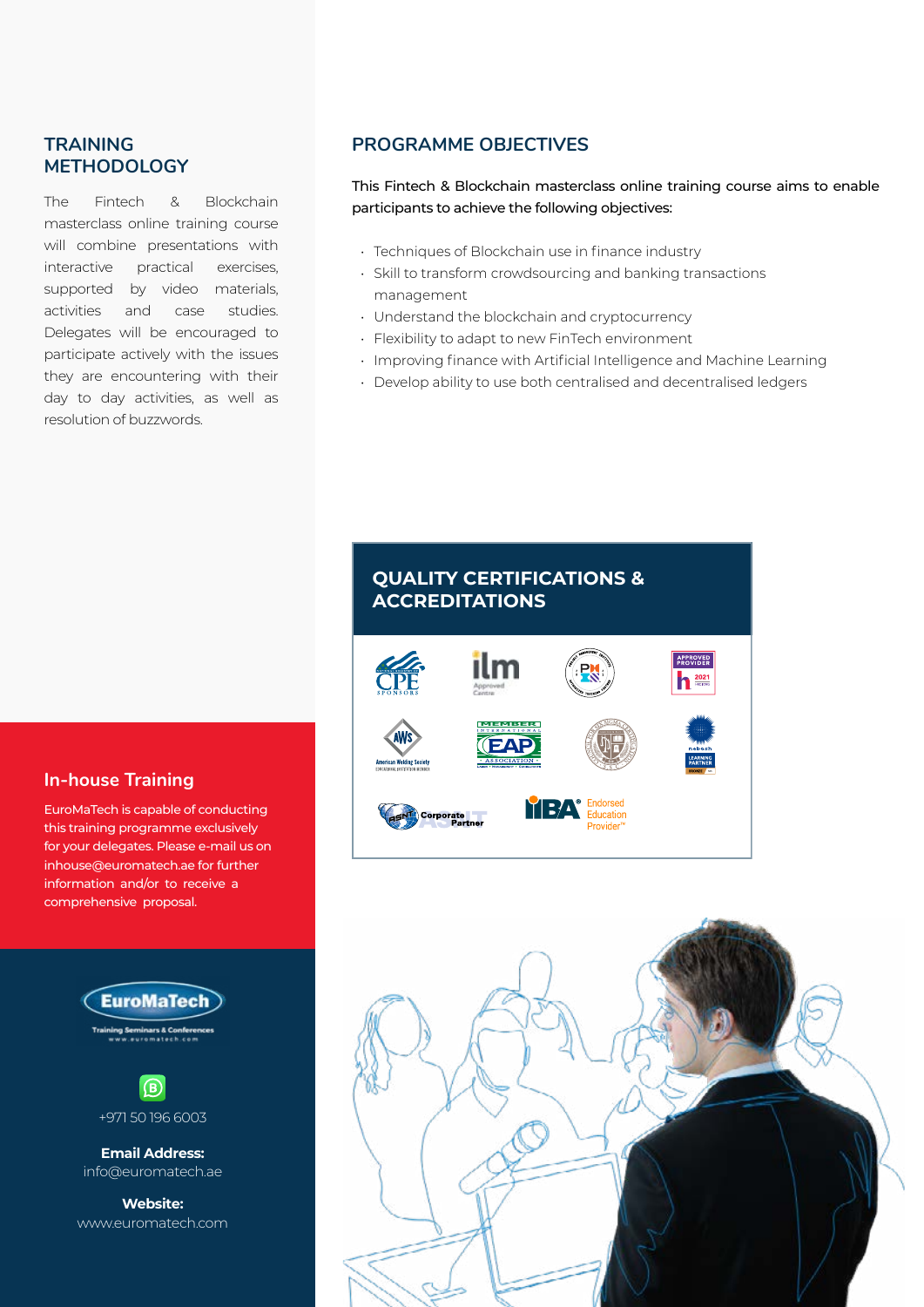# **COURSE OUTLINE**



# **Day 1** Blockchain the drive

- Blockchain definition and use in finance
- Decentralised Ledger System
- Central Trusted Party vs Decentralised Ledger System
- Blockchain provision of Security, Integrity and Privacy
- The Barriers to Blockchain widespread use

# **Day 2** Blockchain architecture

- Keys
- Hash values
- Transactions
- Platforms
- » Ethereum example
- Tokenizing
- Hyperledger

# **Day 3** FinTech

- Understanding FinTech
- Crowdfunding essence
- Artificial Intelligence, Machine Learning and Deep Learning for risk management
- Online lending systems
- New Payment Services Directive (PSD II)

# **Day 4** FinTech Extensions

- High frequency trading
- Insurance tech (InsurTech)
- Regulatory tech (RegTech)
- Cross-border connectivity
- Monitoring tech (MonTech)

# **Day 5**

### FinTech and Social Interactions

- Socio-economic perspective of digitalising money
- Developing token-based business models
- Selection criteria for Blockchain applications
- Global digital assets
- Are there any evil sides of FinTech?